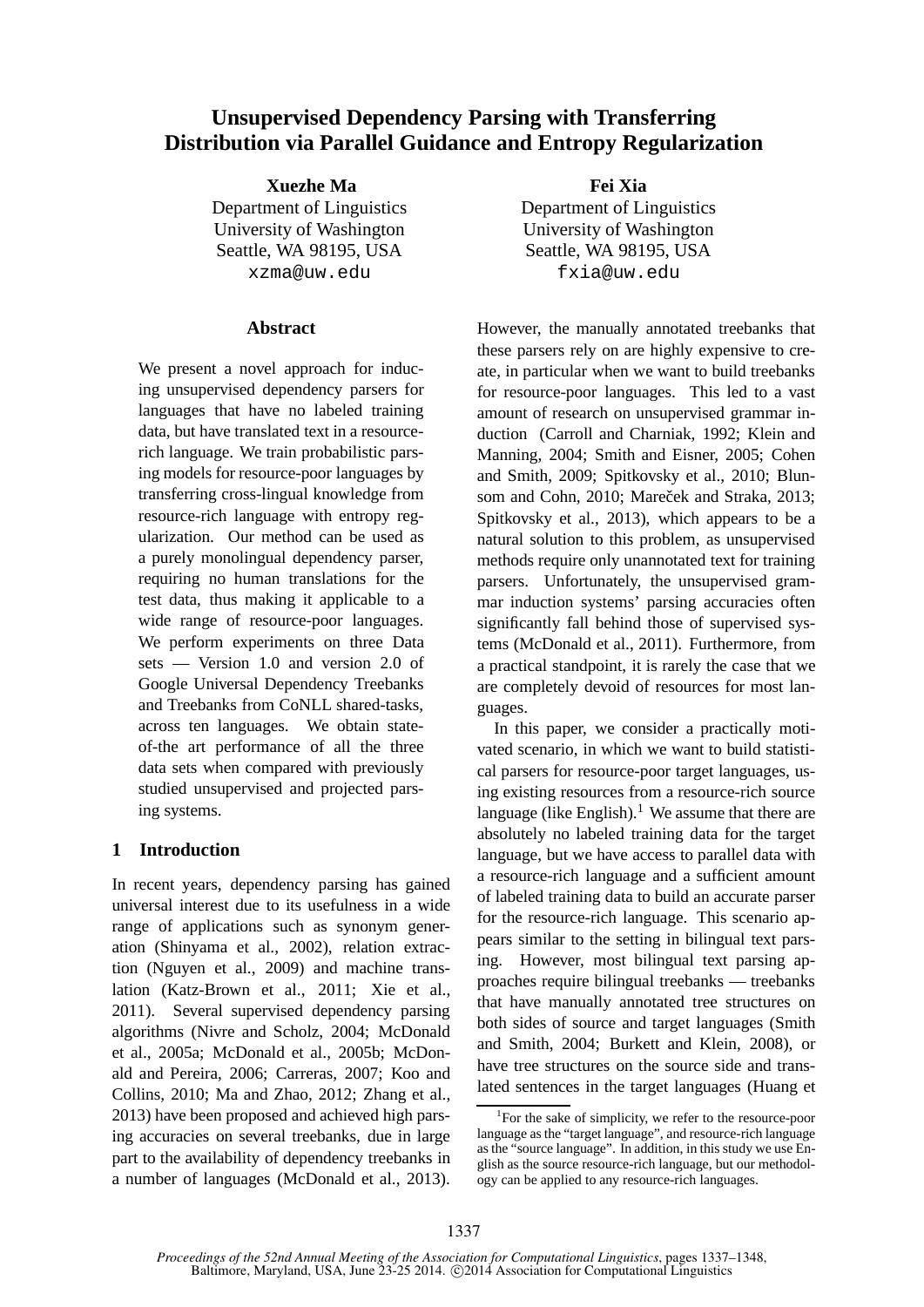al., 2009; Chen et al., 2010). Obviously, bilingual treebanks are much more difficult to acquire than the resources required in our scenario, since the labeled training data and the parallel text in our case are completely separated. What is more important is that most studies on bilingual text parsing assumed that the parser is applied only on bilingual text. But our goal is to develop a parser that can be used in completely monolingual setting for each target language of interest.

This scenario is applicable to a large set of languages and many research studies (Hwa et al., 2005) have been made on it. Ganchev et al. (2009) presented a parser projection approach via parallel text using the posterior regularization framework (Graca et al., 2007). McDonald et al. (2011) proposed two parser transfer approaches between two different languages — one is directly transferred parser from delexicalized parsers, and the other parser is transferred using constraint driven learning algorithm where constraints are drawn from parallel corpora. In that work, they demonstrate that even the directly transferred delexicalized parser produces significantly higher accuracies than unsupervised parsers. Cohen et al. (2011) proposed an approach for unsupervised dependency parsing with non-parallel multilingual guidance from one or more helper languages, in which parallel data is not used.

In this work, we propose a learning framework for transferring dependency grammars from a resource-rich language to resource-poor languages via parallel text. We train probabilistic parsing models for resource-poor languages by maximizing a combination of likelihood on parallel data and confidence on unlabeled data. Our work is based on the learning framework used in Smith and Eisner (2007), which is originally designed for parser bootstrapping. We extend this learning framework so that it can be used to transfer cross-lingual knowledge between different languages.

Throughout this paper, English is used as the source language and we evaluate our approach on ten target languages — Danish (da), Dutch (nl), French (fr), German (de), Greek (el), Italian (it), Korean (ko), Portuguese (pt), Spanish (es) and Swedish (sv). Our approach achieves significant improvement over previous state-of-the-art unsupervised and projected parsing systems across all the ten languages, and considerably bridges the



Figure 1: An example dependency tree.

gap to fully supervised dependency parsing performance.

## **2 Our Approach**

Dependency trees represent syntactic relationships through labeled directed edges between heads and their dependents. For example, Figure 1 shows a dependency tree for the sentence, *Economic news had little effect on financial markets*, with the sentence's root-symbol as its root. The focus of this work is on building dependency parsers for target languages, assuming that an accurate English dependency parser and some parallel text between the two languages are available. Central to our approach is a maximizing likelihood learning framework, in which we use an English parser and parallel text to estimate the "transferring distribution" of the target language parsing model (See Section 2.2 for more details). Another advantage of the learning framework is that it combines both the likelihood on parallel data and confidence on unlabeled data, so that both parallel text and unlabeled data can be utilized in our approach.

## **2.1 Edge-Factored Parsing Model**

In this paper, we will use the following notation:  $x$  represents a generic input sentence, and  $y$  represents a generic dependency tree.  $T(x)$  is used to denote the set of possible dependency trees for sentence  $x$ . The probabilistic model for dependency parsing defines a family of conditional probability  $p_{\lambda}(\mathbf{y}|\mathbf{x})$  over all y given sentence x, with a log-linear form:

$$
p_{\lambda}(\boldsymbol{y}|\boldsymbol{x}) = \frac{1}{Z(\boldsymbol{x})} \exp \left\{ \sum_{j} \lambda_{j} F_{j}(\boldsymbol{y}, \boldsymbol{x}) \right\} \quad (1)
$$

where  $F_i$  are feature functions,  $\lambda = (\lambda_1, \lambda_2, \ldots)$ are parameters of the model, and  $Z(x)$  is a normalization factor, which is commonly referred to as the *partition function*:

$$
Z(\boldsymbol{x}) = \sum_{\boldsymbol{y} \in \mathrm{T}(\boldsymbol{x})} \exp \left\{ \sum_j \lambda_j F_j(\boldsymbol{y}, \boldsymbol{x}) \right\} \qquad (2)
$$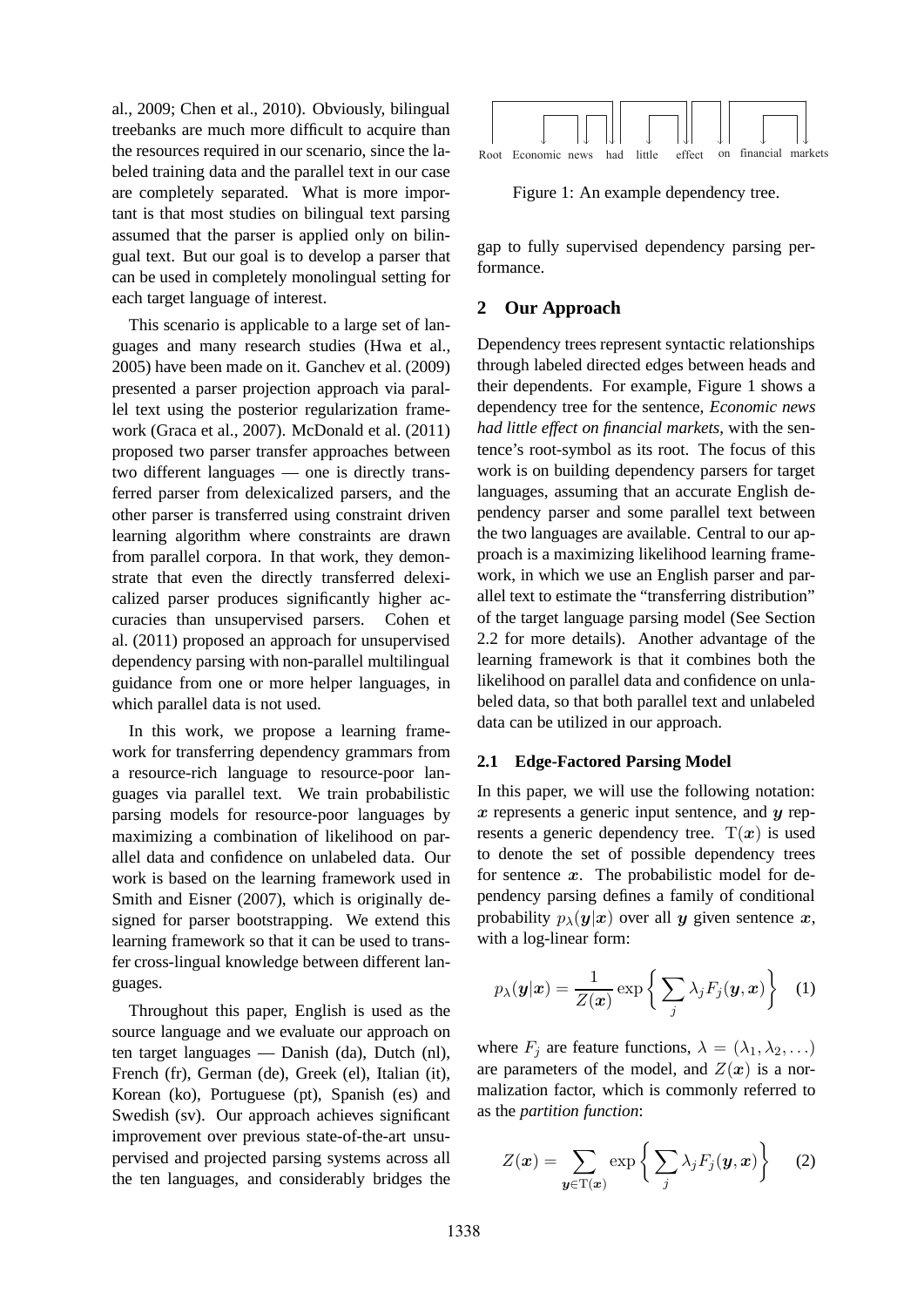A common strategy to make this parsing model efficiently computable is to *factor* dependency trees into sets of edges:

$$
F_j(\mathbf{y}, \mathbf{x}) = \sum_{e \in \mathbf{y}} f_j(e, \mathbf{x}). \tag{3}
$$

That is, dependency tree  $y$  is treated as a set of edges e and each feature function  $F_i(\mathbf{y},\mathbf{x})$  is equal to the sum of all the features  $f_i(e, x)$ .

We denote the *weight function* of each edge e as follows:

$$
w(e, \boldsymbol{x}) = \exp\left\{\sum_j \lambda_j f_j(e, \boldsymbol{x})\right\} \qquad (4)
$$

and the conditional probability  $p_{\lambda}(\mathbf{y}|\mathbf{x})$  has the following form:

$$
p_{\lambda}(\boldsymbol{y}|\boldsymbol{x}) = \frac{1}{Z(\boldsymbol{x})} \prod_{e \in y} w(e, \boldsymbol{x}) \tag{5}
$$

#### **2.2 Model Training**

One of the most common model training methods for supervised dependency parser is Maximum conditional likelihood estimation. For a supervised dependency parser with a set of training data  $\{(\boldsymbol{x}_i, \boldsymbol{y}_i)\}$ , the logarithm of the likelihood (a.k.a. the log-likelihood) is given by:

$$
L(\lambda) = \sum_{i} \log p_{\lambda}(\boldsymbol{y}_{i}|\boldsymbol{x}_{i})
$$
 (6)

Maximum likelihood training chooses parameters such that the log-likelihood  $L(\lambda)$  is maximized.

However, in our scenario we have no labeled training data for target languages but we have some parallel and unlabeled data plus an English dependency parser. For the purpose of transferring cross-lingual information from the English parser via parallel text, we explore the model training method proposed by Smith and Eisner (2007), which presented a generalization of  $K$  function (Abney, 2004), and related it to another semi-supervised learning technique, entropy regularization (Jiao et al., 2006; Mann and Mc-Callum, 2007). The objective  $K$  function to be minimized is actually the *expected* negative loglikelihood:

$$
K = -\sum_{i} \sum_{\boldsymbol{y}_i} \tilde{p}(\boldsymbol{y}_i | \boldsymbol{x}_i) \log p_{\lambda}(\boldsymbol{y}_i | \boldsymbol{x}_i)
$$

$$
= \sum_{i} D(\tilde{p}_i || p_{\lambda, i}) + H(\tilde{p}_i) \tag{7}
$$

where  $\tilde{p}_i(\cdot) \stackrel{def}{=} \tilde{p}(\cdot | \boldsymbol{x}_i)$  and  $p_{\lambda,i}(\cdot) \stackrel{def}{=} p_{\lambda}(\cdot | \boldsymbol{x}_i)$ .  $\tilde{p}(\mathbf{y}|\mathbf{x})$  is the "transferring distribution" that reflects our uncertainty about the true labels, and we are trying to learn a parametric model  $p_{\lambda}(\mathbf{y}|\mathbf{x})$  by minimizing the  $K$  function.

In our scenario, we have a set of aligned parallel data  $P = \{x_i^s, x_i^t, a_i\}$  where  $a_i$  is the word alignment for the pair of source-target sentences  $(x_i^s, x_i^t)$ , and a set of unlabeled sentences of the target language  $U = \{x_i^t\}$ . We also have a trained English parsing model  $p_{\lambda_E}(\mathbf{y}|\mathbf{x})$ . Then the K in equation (7) can be divided into two cases, according to whether  $x_i$  belongs to parallel data set P or unlabeled data set  $U$ . For the unlabeled examples  ${x_i \in U}$ , some previous studies (e.g., (Abney, 2004)) simply use a uniform distribution over labels (e.g., parses), to reflect that the label is unknown. We follow the method in Smith and Eisner (2007) and take the transferring distribution  $\tilde{p}_i$  to be the *actual* current belief  $p_{\lambda,i}$ . The total contribution of the *unsupervised* examples to K then simplifies to  $K_U = \sum$  $\bm{x}_i{\in}U$  $H(p_{\lambda,i})$ , which may be regarded as the entropy item used to constrain the model's uncertainty  $H$  to be low, as presented in the work on entropy regularization (Jiao et al., 2006; Mann and McCallum, 2007).

But how can we define the transferring distribution for the parallel examples  $\{x_i^t \in P\}$ ? We define the transferring distribution by defining the *transferring weight* utilizing the English parsing model  $p_{\lambda_E}(\bm{y}|\bm{x})$  via parallel data with word alignments:

$$
\tilde{w}(e^t, \mathbf{x}_i^t) = \begin{cases} w_E(e^s, \mathbf{x}_i^s), & \text{if } e^t \stackrel{align}{\longrightarrow} e^s \\ w_E(e_{\text{delex}}^t, \mathbf{x}_i^s), & \text{otherwise} \end{cases}
$$
(8)

where  $w_E(\cdot, \cdot)$  is the weight function of the English parsing model  $p_{\lambda_E}(\mathbf{y}|\mathbf{x})$ , and  $e_{delex}^t$  is the delexicalized form<sup>2</sup> of the edge  $e^t$ . From the definition of the transferring weight, we can see that, if an edge  $e^t$  of the target language sentence  $x_i^t$  is aligned to an edge  $e^s$  of the English sentence  $x_i^s$ , we transfer the weight of edge  $e^t$  to the corresponding weight of edge  $e^s$  in the English parsing model  $p_{\lambda_E}(\mathbf{y}|\mathbf{x})$ . If the edge  $e^t$ is not aligned to any edges of the English sentence  $x_i^s$ , we reduce the edge  $e^t$  to the delexicalized form and calculate the transferring weight in the English parsing model. There are two advan-

 $2$ The delexicalized form of an edge is an edge for which only delexicalized features are considered.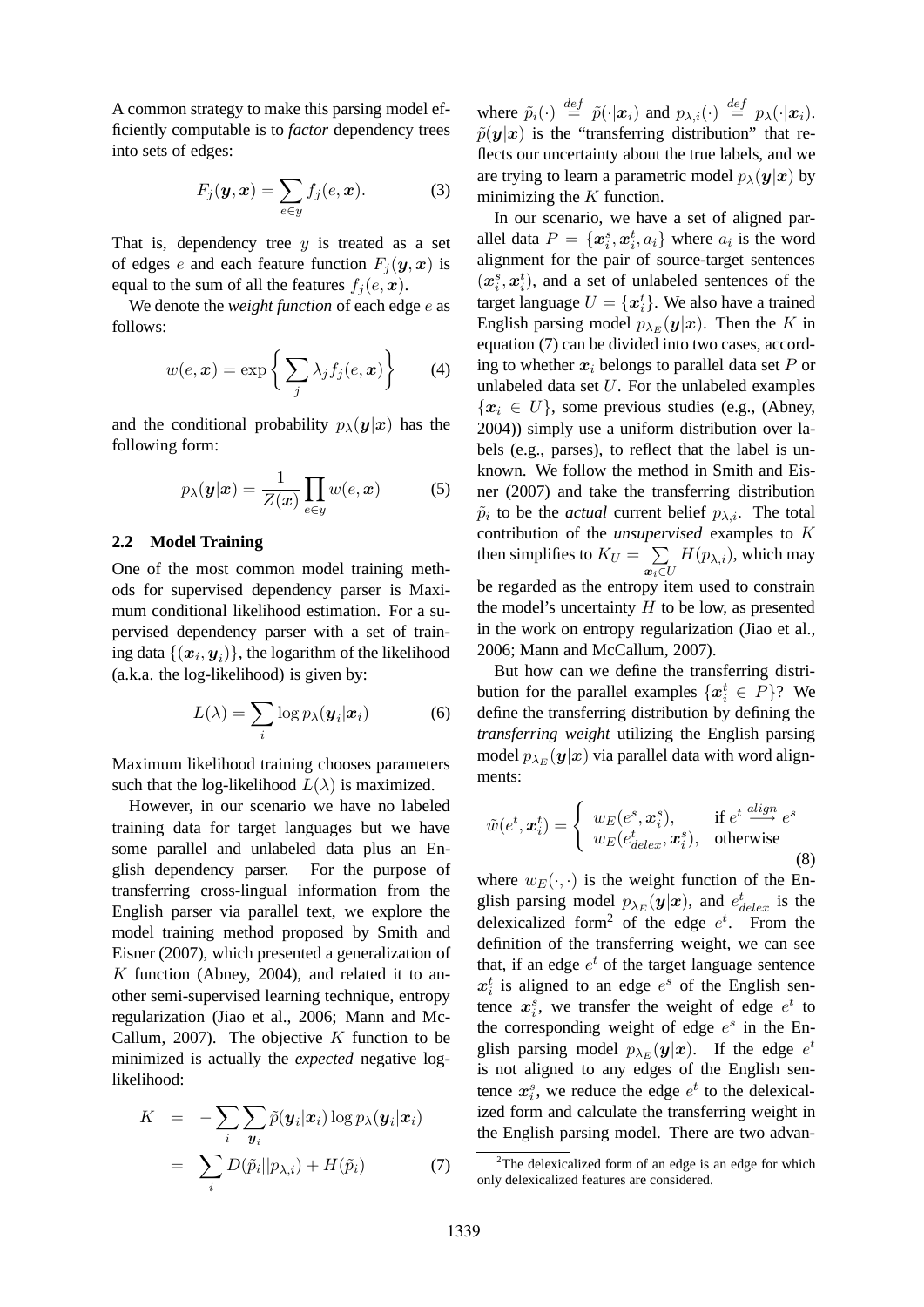tages for this definition of the transferring weight. First, by transferring the weight function to the corresponding weight in the well-developed English parsing model, we can project syntactic information across language boundaries. Second, McDonald et al. (2011) demonstrates that parsers with only delexicalized features produce considerably high parsing performance. By reducing unaligned edges to their delexicalized forms, we can still use those delexicalized features, such as part-of-speech tags, for those unaligned edges, and can address problem that automatically generated word alignments include errors.

From the definition of transferring weight in equation (8), the transferring distribution can be defined in the following way:

$$
\tilde{p}(\mathbf{y}|\mathbf{x}) = \frac{1}{\tilde{Z}(\mathbf{x})} \prod_{e \in y} \tilde{w}(e, \mathbf{x})
$$
\n(9)

where

$$
\tilde{Z}(\boldsymbol{x}) = \sum_{y} \prod_{e \in y} \tilde{w}(e, \boldsymbol{x}) \tag{10}
$$

Due to the normalizing factor  $\tilde{Z}(\boldsymbol{x})$ , the transferring distribution is a valid one.

We introduce a multiplier  $\gamma$  as a trade-off between the two contributions (parallel and unsupervised) of the objective function  $K$ , and the final objective function  $K'$  has the following form:

$$
K' = -\sum_{x_i \in P} \sum_{y_i} \tilde{p}(\mathbf{y}_i | \mathbf{x}_i) \log p_\lambda(\mathbf{y}_i | \mathbf{x}_i)
$$
  
+  $\gamma \sum_{x_i \in U} H(p_{\lambda,i})$   
=  $K_P + \gamma K_U$  (11)

 $K_P$  and  $K_U$  are the contributions of the parallel and unsupervised data, respectively. One may regard  $\gamma$  as a Lagrange multiplier that is used to constrain the parser's uncertainty H to be low, as presented in several studies on entropy regularization (Brand, 1998; Grandvalet and Bengio, 2004; Jiao et al., 2006).

## **2.3 Algorithms and Complexity for Model Training**

To train our parsing model, we need to find out the parameters  $\lambda$  that minimize the objective function  $K'$  in equation (11). This optimization problem is typically solved using quasi-Newton numerical methods such as L-BFGS (Nash and Nocedal, 1991), which requires efficient calculation of the objective function and the gradient of the objective function.

The first item  $(K_P)$  of the  $K'$  function in equation (11) can be rewritten in the following form:

$$
K_P = -\sum_{\boldsymbol{x}_i \in P} \left[ \sum_{y_i} \tilde{p}(\boldsymbol{y}_i | \boldsymbol{x}_i) \sum_{e \in \boldsymbol{y}_i} \log w(e, \boldsymbol{x}_i) - \log Z(\boldsymbol{x}_i) \right]
$$
(12)

and according to equation (1) and (3) the gradient of  $K_P$  can be written as:

$$
\frac{\partial K_P}{\partial \lambda_j} = \sum_{x_i \in P} \frac{\partial \tilde{p}(\boldsymbol{y}_i | \boldsymbol{x}_i) \log p_{\lambda}(\boldsymbol{y}_i | \boldsymbol{x}_i)}{\partial \lambda_j} \n= \sum_{x_i \in P} \left[ \sum_{y_i} \tilde{p}(\boldsymbol{y}_i | \boldsymbol{x}_i) \sum_{e \in y_i} f_j(e, \boldsymbol{x}_i) - \sum_{y_i} p_{\lambda}(\boldsymbol{y}_i | \boldsymbol{x}_i) \sum_{e \in y_i} f_j(e, \boldsymbol{x}_i) \right]
$$
(13)

According to equation (9),  $\tilde{p}(\mathbf{y}|\mathbf{x})$  can also be factored into the multiplication of the weight of each edge, so both  $K_P$  and its gradient can be calculated by running the  $O(n^3)$  inside-outside algorithm (Baker, 1979; Paskin, 2001) for projective parsing. For non-projective parsing, the analogy to the inside algorithm is the  $O(n^3)$  matrixtree algorithm based on Kirchhoff's Matrix-Tree Theorem, which is dominated asymptotically by a matrix determinant (Koo et al., 2007; Smith and Smith, 2007). The gradient of a determinant may be computed by matrix inversion, so evaluating the gradient again has the same  $O(n^3)$  complexity as evaluating the function.

The second item  $(K_U)$  of the K' function in equation (11) is the Shannon entropy of the posterior distribution over parsing trees, and can be written into the following form:

$$
K_U = -\sum_{\mathbf{x}_i \in U} \left[ \sum_{y_i} p_{\lambda}(\mathbf{y}_i | \mathbf{x}_i) \sum_{e \in \mathbf{y}_i} \log w(e, \mathbf{x}_i) - \log Z(\mathbf{x}_i) \right]
$$
(14)

and the gradient of  $K_U$  is in the following:

$$
\frac{\partial K_U}{\partial \lambda_j} = \sum_{x_i \in U} \frac{\partial p_{\lambda}(\boldsymbol{y}_i | \boldsymbol{x}_i) \log p_{\lambda}(\boldsymbol{y}_i | \boldsymbol{x}_i)}{\partial \lambda_j} \n= -\sum_{y_i} p_{\lambda}(\boldsymbol{y}_i | \boldsymbol{x}_i) \log p_{\lambda}(\boldsymbol{y}_i | \boldsymbol{x}_i) F_j(\boldsymbol{y}_i, \boldsymbol{x}_i) \n+ \left( \sum_{y_i} p_{\lambda}(\boldsymbol{y}_i | \boldsymbol{x}_i) \log p_{\lambda}(\boldsymbol{y}_i | \boldsymbol{x}_i) \right) \n\cdot \left( \sum_{y_i} p_{\lambda}(\boldsymbol{y}_i | \boldsymbol{x}_i) F_j(\boldsymbol{y}_i, \boldsymbol{x}_i) \right)
$$
\n(15)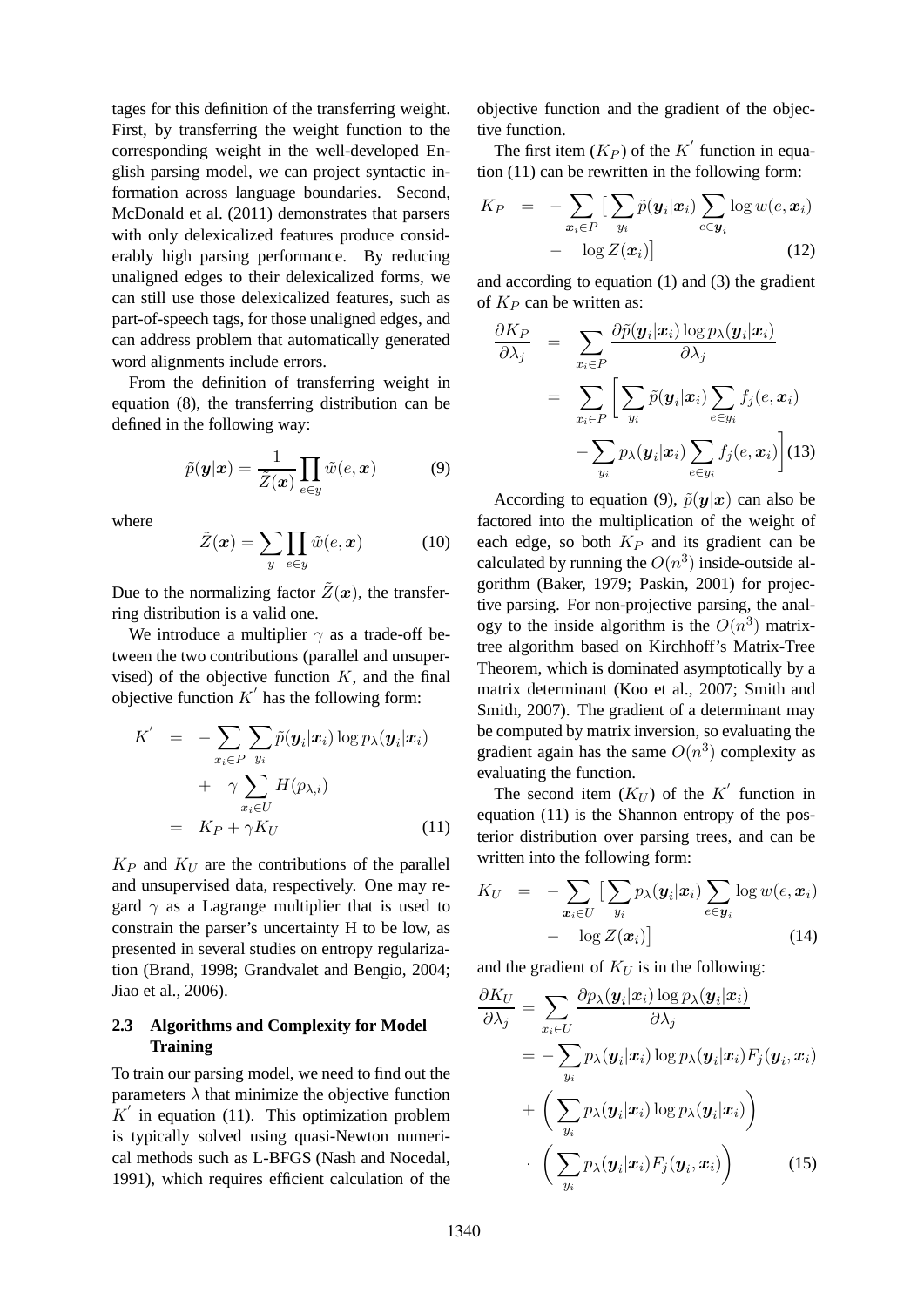|    | #sents/#tokens |                             |                           |
|----|----------------|-----------------------------|---------------------------|
|    | training       | dev                         | test                      |
|    |                | $\sqrt{\text{Version}}$ 1.0 |                           |
| de | 2,200/30,460   | 800/12.215                  | 1,000/16,339              |
| es | 3.345/94,232   | 370/10.191                  | 300/8.295                 |
| fr | 3.312/74.979   | 366/8.071                   | 300/6.950                 |
| ko | 5.308/62.378   | 588/6.545                   | 298/2.917                 |
| SV | 4,447/66,631   | 493/9.312                   | 1,219/20,376              |
|    |                | Version 2.0                 |                           |
| de | 14,118/26,4906 | 800/12.215                  | $\overline{1,000}/16,339$ |
| es | 14.138/37.5180 | 1.569/40.950                | 300/8.295                 |
| fr | 14.511/35.1233 | 1.611/38.328                | 300/6.950                 |
| it | 6.389/14.9145  | 400/9.541                   | 400/9.187                 |
| ko | 5437/60,621    | 603/6,438                   | 299/2.631                 |
| pt | 9,600/23,9012  | 1.200/29.873                | 1.198/29.438              |
| SV | 4.447/66.631   | 493/9.312                   | 1.219/20.376              |

Table 1: Data statistics of two versions of Google Universal Treebanks for the target languages.

Similar with the calculation of  $K_P$ ,  $K_U$  can also be computed by running the inside-outside algorithm (Baker, 1979; Paskin, 2001) for projective parsing. For the gradient of  $K_U$ , both the two multipliers of the second item in equation (15) can be computed using the same inside-outside algorithm. For the first item in equation (15), an  $O(n^3)$ dynamic programming algorithm that is closely related to the forward-backward algorithm (Mann and McCallum, 2007) for the entropy regularized CRF (Jiao et al., 2006) can be used for projective parsing. For non-projective parsing, however, the runtime rises to  $O(n^4)$ . In this paper, we focus on projective parsing.

#### 2.4 Summary of Our Approach

To summarize the description in the previous sections, our approach is performed in the following steps:

- 1. Train an English parsing model  $p_{\lambda_E}(\mathbf{y}|\mathbf{x}),$ which is used to estimate the transferring distribution  $\tilde{p}(\boldsymbol{y}|\boldsymbol{x})$ .
- 2. Prepare parallel text by running word alignment method to obtain word alignments,<sup>3</sup> and prepare the unlabeled data.
- 3. Train a parsing model for the target language by minimizing the objective  $K'$  function which is the combination of expected negative log-likelihood on parallel and unlabeled data.

|    | # sents |        |        |         |         |         |  |  |  |  |  |
|----|---------|--------|--------|---------|---------|---------|--|--|--|--|--|
|    | 500     | 1000   | 2000   | 5000    | 10000   | 20000   |  |  |  |  |  |
| da | 12.568  | 25,225 | 49.889 | 126.623 | 254,565 | 509,480 |  |  |  |  |  |
| de | 13.548  | 26,663 | 53.170 | 133.596 | 265.589 | 527,407 |  |  |  |  |  |
| el | 14.198  | 28,302 | 56.744 | 143.753 | 286.126 | 572,777 |  |  |  |  |  |
| es | 15.147  | 29.214 | 57.526 | 144.621 | 290.517 | 579.164 |  |  |  |  |  |
| fr | 15,046  | 29.982 | 60.569 | 153.874 | 306.332 | 609.541 |  |  |  |  |  |
| it | 15,151  | 29,786 | 57.696 | 145.717 | 288,337 | 573,557 |  |  |  |  |  |
| ko | 3.814   | 7.679  | 15.337 | 38.535  | 77.388  | 155.051 |  |  |  |  |  |
| nl | 13.234  | 26,777 | 54.570 | 137,277 | 274.692 | 551.463 |  |  |  |  |  |
| pt | 14.346  | 28.109 | 55,998 | 143.221 | 285,590 | 571,109 |  |  |  |  |  |
| SV | 12.242  | 24.897 | 50,047 | 123,069 | 246.619 | 490,086 |  |  |  |  |  |

Table 2: The number of tokens in parallel data used in our experiments. For all these corpora, the other language is English.

#### 3 **Data and Tools**

In this section, we illustrate the data sets used in our experiments and the tools for data preparation.

#### $3.1$ **Choosing Target Languages**

Our experiments rely on two kinds of data sets: (i) Monolingual Treebanks with consistent annotation schema — English treebank is used to train the English parsing model, and the Treebanks for target languages are used to evaluate the parsing performance of our approach. (ii) Large amounts of parallel text with English on one side. We select target languages based on the availability of these resources. The monolingual treebanks in our experiments are from the Google Universal Dependency Treebanks (McDonald et al., 2013), for the reason that the treebanks of different languages in Google Universal Dependency Treebanks have consistent syntactic representations.

The parallel data come from the Europarl corpus version 7 (Koehn, 2005) and Kaist Corpus<sup>4</sup>. Taking the intersection of languages in the two kinds of resources yields the following seven languages: French, German, Italian, Korean, Portuguese, Spanish and Swedish.

The treebanks from CoNLL shared-tasks on dependency parsing (Buchholz and Marsi, 2006; Nivre et al., 2007) appear to be another reasonable choice. However, previous studies (McDonald et al., 2011; McDonald et al., 2013) have demonstrated that a homogeneous representation is critical for multilingual language technologies that require consistent cross-lingual analysis for downstream components, and the heterogenous representations used in CoNLL shared-tasks treebanks weaken any conclusion that can be drawn.

<sup>&</sup>lt;sup>3</sup>The word alignment methods do not require additional resources besides parallel text.

 ${}^{4}$ http://semanticweb.kaist.ac.kr/home/ index.php/Corpus10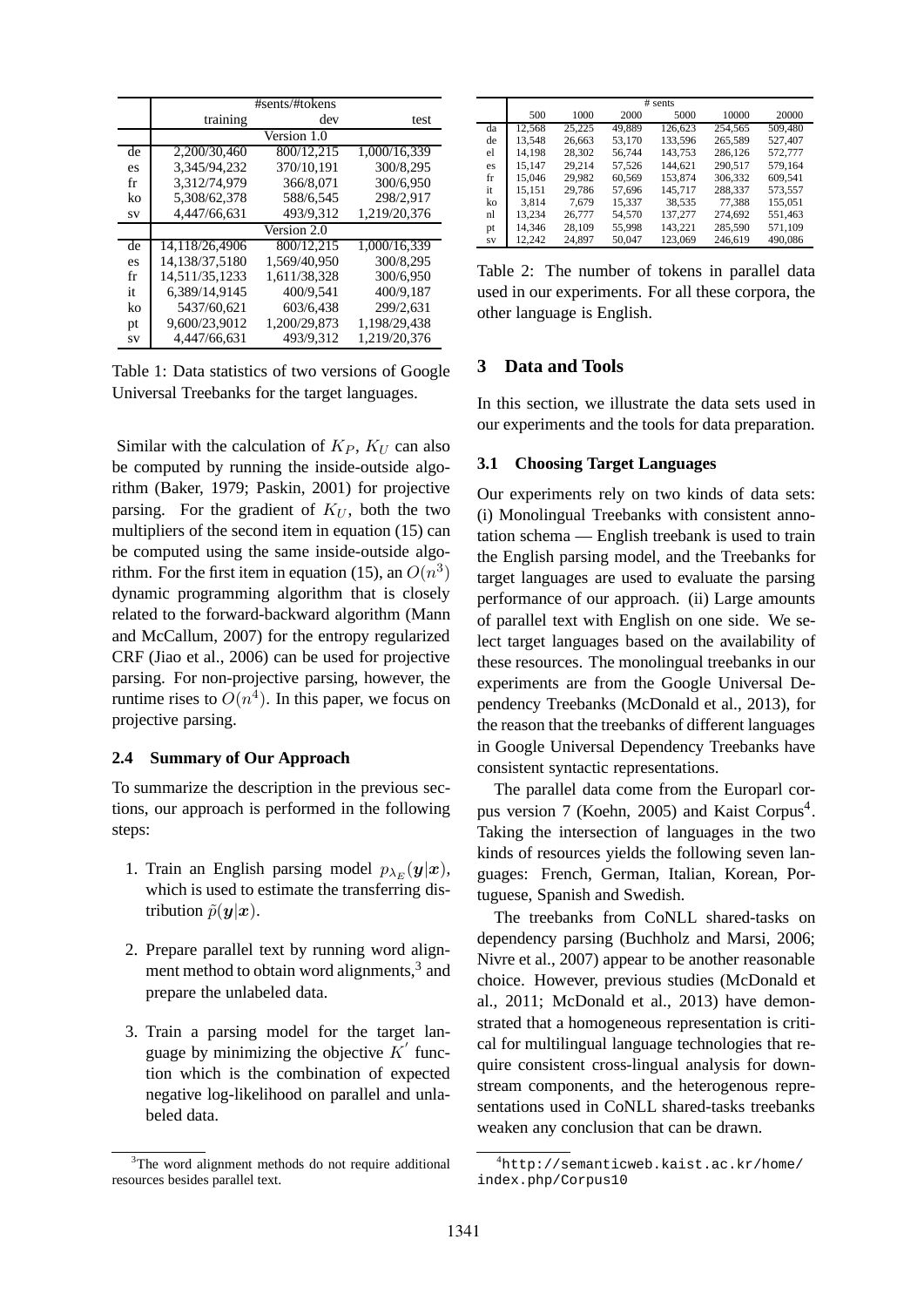|           | DTP   | DTP+  | PTP†  | -U    | $+U$  | OR    |
|-----------|-------|-------|-------|-------|-------|-------|
| de        | 58.50 | 58.46 | 69.21 | 73.72 | 74.01 | 78.64 |
| es        | 68.07 | 68.72 | 72.57 | 75.32 | 75.60 | 82.56 |
| fr        | 70.14 | 71.13 | 74.60 | 76.65 | 76.93 | 83.69 |
| ko        | 42.37 | 43.57 | 53.72 | 59.72 | 59.94 | 89.85 |
| <b>SV</b> | 70.56 | 70.59 | 75.87 | 78.91 | 79.27 | 85.59 |
| Ave       | 61.93 | 62.49 | 69.19 | 72.86 | 73.15 | 84.67 |

Table 3: UAS for two versions of our approach, together with baseline and oracle systems on Google Universal Treebanks version 1.0. "Ave" is the macro-average across the five languages.

For comparison with previous studies, nevertheless, we also run experiments on CoNLL treebanks (see Section 4.4 for more details). We evaluate our approach on three target languages from CoNLL shared task treebanks, which do not appear in Google Universal Treebanks. The three languages are Danish, Dutch and Greek. So totally we have ten target languages. The parallel data for these three languages are also from the Europarl corpus version 7.

#### **3.2 Word Alignments**

In our approach, word alignments for the parallel text are required. We perform word alignments with the open source  $\text{GIZA++}$  toolkit<sup>5</sup>. The parallel corpus was preprocessed in standard ways, selecting sentences with the length in the range from 3 to 100. Then we run GIZA++ with the default setting to generate word alignments in both directions. We then make the intersection of the word alignments of two directions to generate one-toone alignments.

## **3.3 Part-of-Speech Tagging**

Several features in our parsing model involve partof-speech (POS) tags of the input sentences. The set of POS tags needs to be consistent across languages and treebanks. For this reason we use the universal POS tag set of Petrov et al. (2011). This set consists of the following 12 coarsegrained tags: NOUN (nouns), VERB (verbs), ADJ (adjectives), ADV (adverbs), PRON (pronouns), DET (determiners), ADP (prepositions or postpositions), NUM (numerals), CONJ (conjunctions), PRT (particles), PUNC (punctuation marks) and X (a catch-all for other categories such as abbreviations or foreign words).

POS tags are not available for parallel data in the Europarl and Kaist corpus, so we need to pro-

|           | DTP†               | PTP <sup>+</sup> | -U    | $+U$  | OR.   |
|-----------|--------------------|------------------|-------|-------|-------|
| de        | $58.\overline{56}$ | 69.77            | 73.92 | 74.30 | 81.65 |
| es        | 68.72              | 73.22            | 75.21 | 75.53 | 83.92 |
| fr        | 71.13              | 74.75            | 76.14 | 76.53 | 83.51 |
| it        | 70.74              | 76.08            | 77.55 | 77.74 | 85.47 |
| ko        | 38.55              | 43.34            | 59.71 | 59.89 | 90.42 |
| pt        | 69.82              | 74.59            | 76.30 | 76.65 | 85.67 |
| <b>SV</b> | 70.59              | 75.87            | 78.91 | 79.27 | 85.59 |
| Ave       | 64.02              | 69.66            | 73.96 | 74.27 | 85.18 |

Table 4: UAS for two versions of our approach, together with baseline and oracle systems on Google Universal Treebanks version 2.0. "Ave" is the macro-average across the seven languages.

vide the POS tags for these data. In our experiments, we train a Stanford POS Tagger (Toutanova et al., 2003) for each language. The labeled training data for each POS tagger are extracted from the training portion of each Treebanks. The average tagging accuracy is around 95%.

Undoubtedly, we are primarily interested in applying our approach to build statistical parsers for resource-poor target languages without any knowledge. For the purpose of evaluation of our approach and comparison with previous work, we need to exploit the gold POS tags to train the POS taggers. As part-of-speech tags are also a form of syntactic analysis, this assumption weakens the applicability of our approach. Fortunately, some recently proposed POS taggers, such as the POS tagger of Das and Petrov (2011), rely only on labeled training data for English and the same kind of parallel text in our approach. In practice we can use this kind of POS taggers to predict POS tags, whose tagging accuracy is around 85%.

## **4 Experiments**

In this section, we will describe the details of our experiments and compare our results with previous methods.

#### **4.1 Data Sets**

As presented in Section 3.1, we evaluate our parsing approach on both version 1.0 and version 2.0 of Google Univereal Treebanks for seven languages<sup>6</sup>. We use the standard splits of the treebank for each language as specified in the release of the data<sup>7</sup>. Table 1 presents the statistics of the two versions of Google Universal Treebanks. We strip all

<sup>5</sup>https://code.google.com/p/giza-pp/

<sup>6</sup> Japanese and Indonesia are excluded as no practicable parallel data are available.

 $7$ https://code.google.com/p/uni-dep-tb/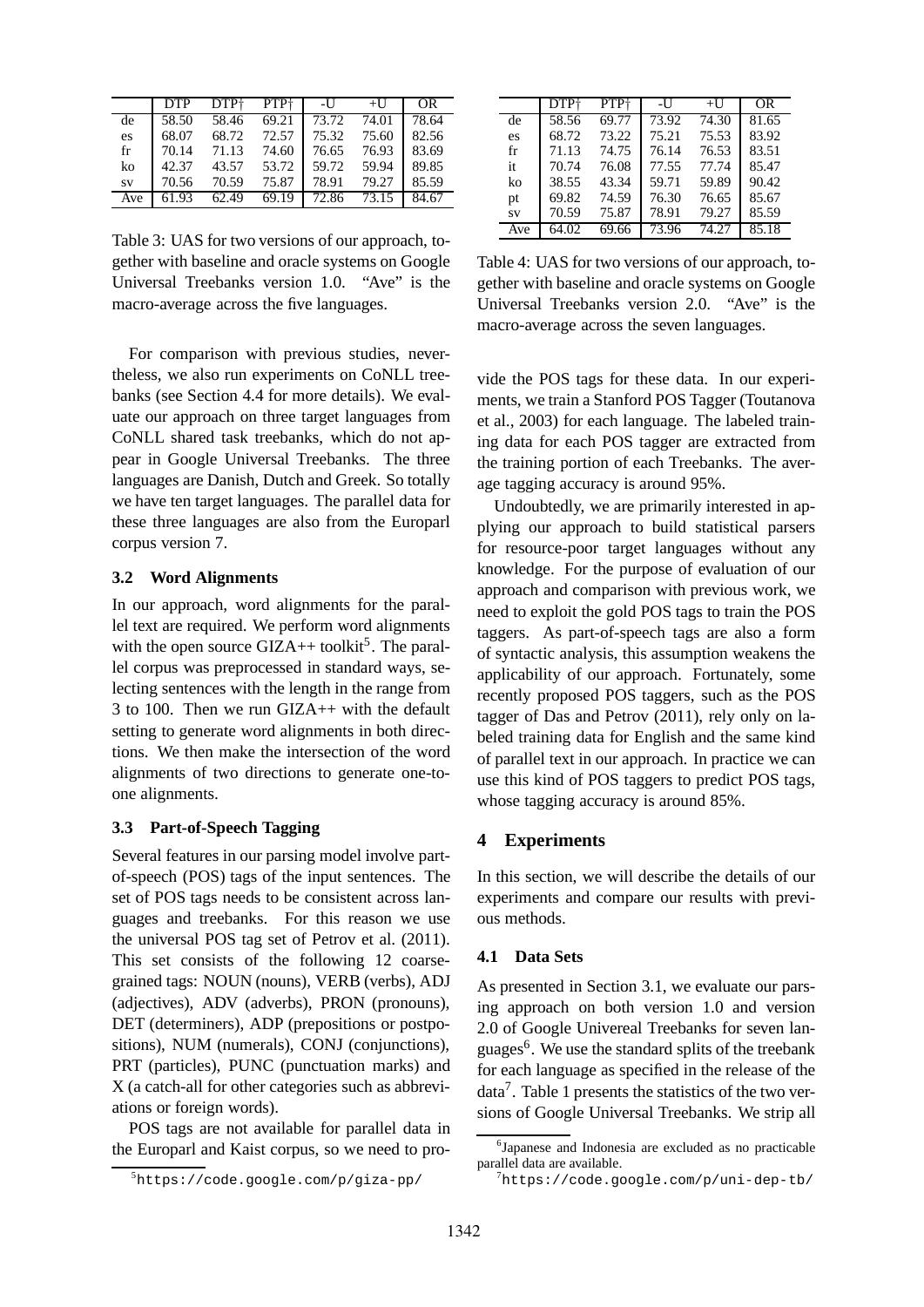|           |                  | Google Universal Treebanks V1.0 |       |       |                                 |       |                  |             |       |                  |       |       |       |            |       |  |
|-----------|------------------|---------------------------------|-------|-------|---------------------------------|-------|------------------|-------------|-------|------------------|-------|-------|-------|------------|-------|--|
|           |                  | de                              |       |       | es                              |       |                  | $f_{\rm r}$ |       |                  | ko    |       |       | ${\bf SV}$ |       |  |
| $#$ sents | PTP <sup>+</sup> | -U                              | $+U$  | PTP+  | -U                              | $+U$  | PTP+             | -U          | $+U$  | PTP <sup>+</sup> | -U    | $+U$  | PTP+  | -U         | $+U$  |  |
| 500       | 63.23            | 70.79                           | 70.93 | 70.09 | 72.32                           | 72.64 | 72.24            | 74.64       | 74.90 | 47.71            | 56.87 | 57.22 | 71.70 | 75.88      | 76.13 |  |
| 1000      | 65.61            | 71.71                           | 71.86 | 70.90 | 73.44                           | 73.67 | 72.95            | 75.07       | 75.35 | 47.83            | 57.65 | 58.15 | 72.38 | 76.55      | 77.03 |  |
| 2000      | 66.52            | 72.33                           | 72.48 | 72.01 | 73.57                           | 73.81 | 73.69            | 75.88       | 76.22 | 48.37            | 58.19 | 58.44 | 73.65 | 77.86      | 78.12 |  |
| 5000      | 67.79            | 73.06                           | 73.31 | 72.34 | 74.30                           | 74.79 | 74.31            | 76.02       | 76.29 | 53.02            | 58.57 | 59.04 | 74.88 | 78.48      | 78.70 |  |
| 10000     | 68.44            | 73.59                           | 73.92 | 72.48 | 74.86                           | 75.26 | 74.43            | 76.14       | 76.34 | 53.61            | 59.17 | 59.55 | 75.34 | 78.78      | 79.08 |  |
| 20000     | 69.21            | 73.72                           | 74.01 | 72.57 | 75.32                           | 75.60 | 74.60            | 76.55       | 76.93 | 53.72            | 59.72 | 59.94 | 75.87 | 78.91      | 79.27 |  |
|           |                  |                                 |       |       | Google Universal Treebanks V2.0 |       |                  |             |       |                  |       |       |       |            |       |  |
|           |                  | de                              |       |       | es                              |       |                  | fr          |       |                  | ko    |       |       | it         |       |  |
| $#$ sents | PTP+             | -U                              | $+U$  | PTP+  | -U                              | $+U$  | PTP <sup>+</sup> | -U          | $+U$  | PTP+             | -U    | $+U$  | PTP+  | -U         | $+U$  |  |
| 500       | 60.10            | 71.07                           | 71.39 | 69.52 | 72.97                           | 73.28 | 71.10            | 74.57       | 74.70 | 40.09            | 56.60 | 57.10 | 72.80 | 75.67      | 75.94 |  |
| 1000      | 61.76            | 72.15                           | 72.39 | 70.78 | 73.48                           | 73.79 | 72.14            | 75.13       | 75.43 | 40.44            | 57.55 | 57.93 | 73.55 | 76.43      | 76.67 |  |
| 2000      | 65.35            | 72.73                           | 73.04 | 71.75 | 74.10                           | 74.35 | 73.21            | 75.78       | 76.06 | 40.87            | 58.11 | 58.43 | 74.44 | 76.99      | 77.39 |  |
| 5000      | 67.86            | 73.32                           | 73.62 | 72.43 | 74.55                           | 74.83 | 74.14            | 75.83       | 76.02 | 40.90            | 58.48 | 58.96 | 75.07 | 77.10      | 77.34 |  |
| 10000     | 68.70            | 73.71                           | 74.02 | 72.85 | 74.80                           | 74.95 | 74.53            | 75.97       | 76.17 | 41.29            | 59.13 | 59.44 | 75.65 | 77.50      | 77.71 |  |
| 20000     | 69.77            | 73.92                           | 74.30 | 73.22 | 75.21                           | 75.53 | 74.75            | 76.14       | 76.53 | 43.34            | 59.71 | 59.89 | 76.08 | 77.55      | 77.74 |  |
|           |                  | pt                              |       |       |                                 |       |                  |             |       |                  |       |       |       |            |       |  |
| $#$ sents | PTP <sup>+</sup> | -U                              | $+U$  |       |                                 |       |                  |             |       |                  |       |       |       |            |       |  |
| 500       | 71.34            | 74.41                           | 74.68 |       |                                 |       |                  |             |       |                  |       |       |       |            |       |  |
| 1000      | 71.91            | 74.48                           | 75.08 |       |                                 |       |                  |             |       |                  |       |       |       |            |       |  |
| 2000      | 72.93            | 75.10                           | 75.32 |       |                                 |       |                  |             |       |                  |       |       |       |            |       |  |
| 5000      | 73.78            | 75.88                           | 75.98 |       |                                 |       |                  |             |       |                  |       |       |       |            |       |  |
| 10000     | 74.40            | 75.99                           | 76.15 |       |                                 |       |                  |             |       |                  |       |       |       |            |       |  |
| 20000     | 74.59            | 76.30                           | 76.65 |       |                                 |       |                  |             |       |                  |       |       |       |            |       |  |
|           |                  |                                 |       |       |                                 |       |                  |             |       |                  |       |       |       |            |       |  |

Table 5: Parsing results of our approach with different amount of parallel data on Google Universal Treebanks version 1.0 and 2.0. We omit the results of Swedish for treebanks version 2.0 since the data for Swedish from version 2.0 are exactly the same with those from version 1.0.

the dependency annotations off the training portion of each treebank, and use that as the unlabeled data for that target language. We train our parsing model with different numbers of parallel sentences to analyze the influence of the amount of parallel data on the parsing performance of our approach. The parallel data sets contain 500, 1000, 2000, 5000, 10000 and 20000 parallel sentences, respectively. We randomly extract parallel sentences from each corpora, and smaller data sets are subsets of larger ones. Table 2 shows the number of tokens in the parallel data used in the experiments.

## **4.2 System performance and comparison on Google Universal Treebanks**

For the comparison of parsing performance, we run experiments on the following systems:

**DTP:** The direct transfer parser (DTP) proposed by McDonald et al. (2011), who train a delexicalized parser on English labeled training data with no lexical features, then apply this parser to parse target languages directly. It is based on the transition-based dependency parsing paradigm (Nivre, 2008). We directly cite the results reported in McDonald et al. (2013). In addition to their original results, we also report results by reimplementing the direct transfer parser based on the first-order projective dependency parsing model (McDonald et al., 2005a) (DTP†).

- **PTP** The projected transfer parser (PTP) described in McDonald et al. (2011). The results of the projected transfer parser reimplemented by us is marked as "PTP†".
- **-U:** Our approach training on only parallel data without unlabeled data for the target language. The parallel data set for each language contains 20,000 sentences.
- **+U:** Our approach training on both parallel and unlabeled data. The parallel data sets are the ones contains 20,000 sentences.
- **OR:** the supervised first-order projective dependency parsing model (McDonald et al., 2005a), trained on the original treebanks with maximum likelihood estimation (equation 6). One may regard this system as an oracle of transfer parsing.

Parsing accuracy is measured with unlabeled attachment score (UAS): the percentage of words with the correct head.

Table 3 and Table 4 shows the parsing results of our approach, together with the results of the baseline systems and the oracle, on version 1.0 and version 2.0 of Google Universal Treebanks, respectively. Our approaches significantly outperform all the baseline systems across all the seven target languages. For the results on Google Universal Treebanks version 1.0, the improvement on average over the projected transfer paper (PTP†) is 3.96%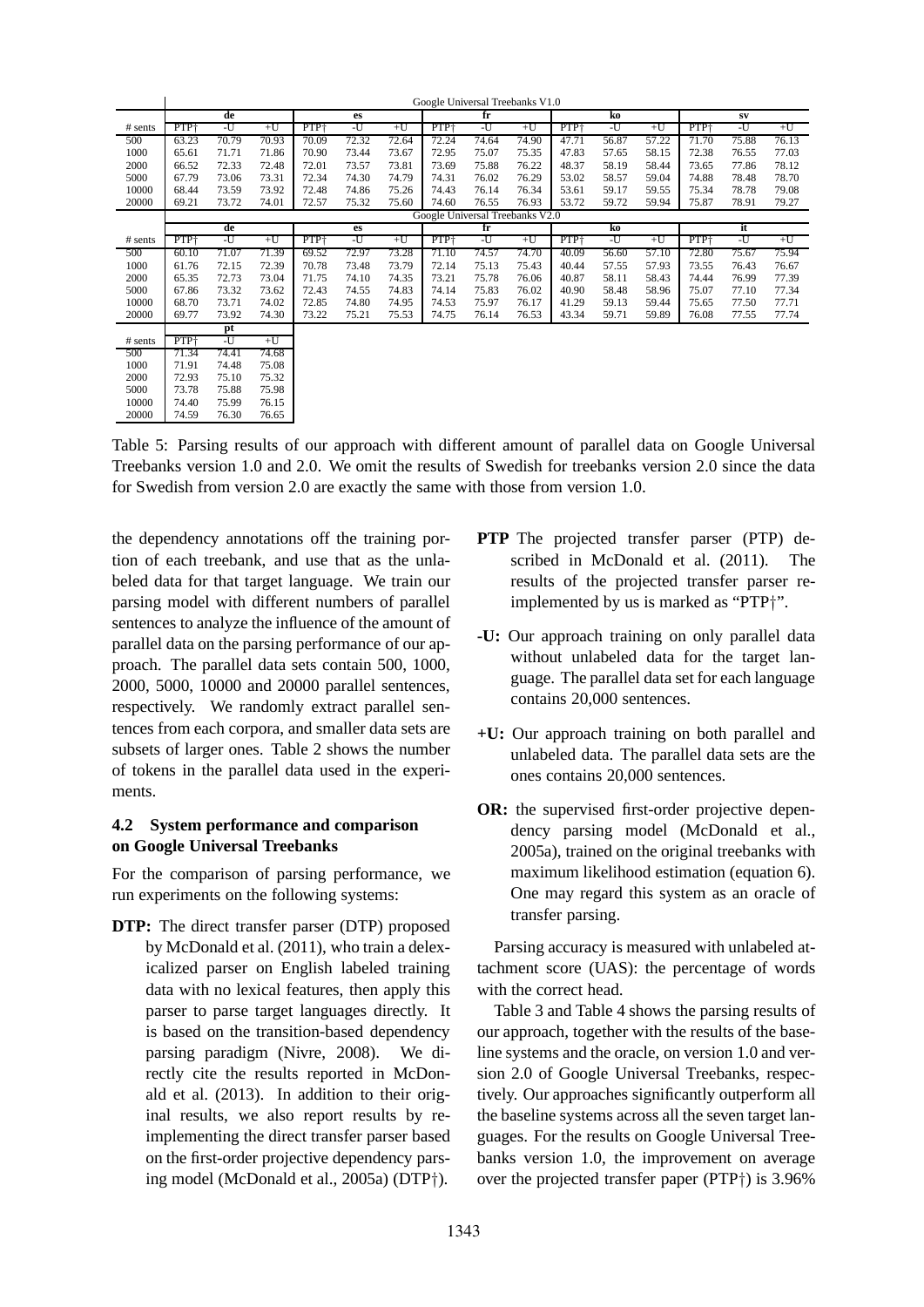and up to 6.22% for Korean and 4.80% for German. For the other three languages, the improvements are remarkable, too — 2.33% for French, 3.03% for Spanish and 3.40% for Swedish. By adding entropy regularization from unlabeled data, our full model achieves average improvement of 0.29% over the "-U" setting. Moreover, our approach considerably bridges the gap to fully supervised dependency parsers, whose average UAS is 84.67%. For the results on treebanks version 2.0, we can get similar observation and draw the same conclusion.

#### **4.3 Effect of the Amount of Parallel Text**

Table 5 illustrates the UAS of our approach trained on different amounts of parallel data, together with the results of the projected transfer parser re-implemented by us (PTP†). We run two versions of our approach for each of the parallel data sets, one with unlabeled data (+U) and the other without them  $(-U)$ . From table 5 we can get three observations. First, even the parsers trained with only 500 parallel sentences achieve considerably high parsing accuracies (average 70.10% for version 1.0 and 71.59% for version 2.0). This demonstrates that our approach does not rely on a large amount of parallel data. Second, when gradually increasing the amount of parallel data, the parsing performance continues improving. Third, entropy regularization with unlabeled data makes modest improvement on parsing performance over the parsers without unlabeled data. This proves the effectiveness of the entropy regularization from unlabeled data.

#### **4.4 Experiments on CoNLL Treebanks**

To make a thorough empirical comparison with previous studies, we also evaluate our system without unlabeled data (-U) on treebanks from CoNLL shared task on dependency parsing (Buchholz and Marsi, 2006; Nivre et al., 2007). To facilitate comparison, we use the same eight Indo-European languages as target languages: Danish, Dutch, German, Greek, Italian, Portuguese, Spanish and Swedish, and same experimental setup as McDonald et al. (2011). We report both the results of the direct transfer and projected transfer parsers directly cited from McDonald et al. (2011) (DTP and PTP) and re-implemented by us (DTP†and PTP†).

Table 6 gives the results comparing the model without unlabeled data (-U) presented in this work

|     | <b>DMV</b> | <b>DTP</b> | DTP+ | <b>PTP</b> | PTP+ | -U   | <b>OR</b> |
|-----|------------|------------|------|------------|------|------|-----------|
| da  | 33.4       | 45.9       | 46.8 | 48.2       | 50.0 | 50.1 | 87.1      |
| de  | 18.0       | 47.2       | 46.0 | 50.9       | 52.4 | 57.3 | 87.0      |
| el  | 39.9       | 63.9       | 62.9 | 66.8       | 65.3 | 67.4 | 82.3      |
| es  | 28.5       | 53.3       | 54.4 | 55.8       | 59.9 | 60.3 | 83.6      |
| it  | 43.1       | 57.7       | 59.9 | 60.8       | 63.4 | 64.0 | 83.9      |
| nl  | 38.5       | 60.8       | 60.7 | 67.8       | 66.5 | 68.2 | 78.2      |
| pt  | 20.1       | 69.2       | 71.1 | 71.3       | 74.8 | 75.1 | 87.2      |
| SV  | 44.0       | 58.3       | 60.3 | 61.3       | 62.8 | 66.7 | 88.0      |
| Ave | 33.2       | 57.0       | 57.8 | 60.4       | 61.9 | 63.6 | 84.7      |

Table 6: Parsing results on treebanks from CoNLL shared tasks for eight target languages. The results of unsupervised DMV model are from Table 1 of McDonald et al. (2011).

to those five baseline systems and the oracle (OR). The results of unsupervised DMV model (Klein and Manning, 2004) are from Table 1 of McDonald et al. (2011). Our approach outperforms all these baseline systems and achieves state-of-theart performance on all the eight languages.

In order to compare with more previous methods, we also report parsing performance on sentences of length 10 or less after punctuation has been removed. Table 7 shows the results of our system and the results of baseline systems. "USR†" is the weakly supervised system of Naseem et al. (2010). "PGI" is the phylogenetic grammar induction model of Berg-Kirkpatrick and Klein (2010). Both the results of the two systems are cited from Table 4 of McDonald et al. (2011). We also include the results of the unsupervised dependency parsing model with non-parallel multilingual guidance (NMG) proposed by Cohen et al.  $(2011)^8$ , and "PR" which is the posterior regularization approach presented in Gillenwater et al. (2010). All the results are shown in Table 7.

From Table 7, we can see that among the eight target languages, our approach achieves best parsing performance on six languages — Danish, German, Greek, Italian, Portuguese and Swedish. It should be noted that the "NMG" system utilizes more than one helper languages. So it is not directly comparable to our work.

## **4.5 Extensions**

In this section, we briefly outline a few extensions to our approach that we want to explore in future work.

<sup>&</sup>lt;sup>8</sup>For each language, we use the best result of the four systems in Table 3 of Cohen et al. (2011)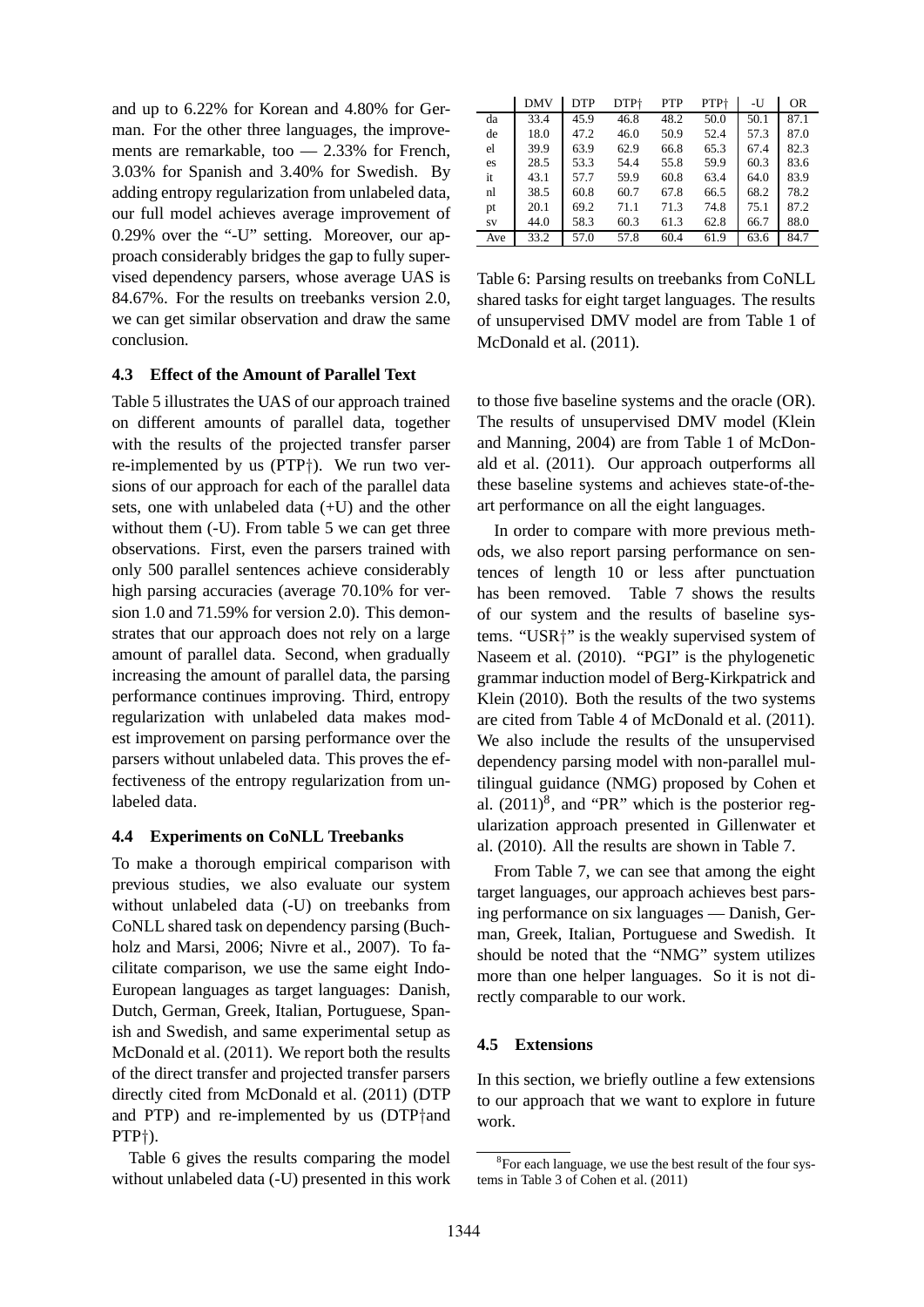|     | <b>DTP</b> | DTP <sup>+</sup> | <b>PTP</b> | PTP <sup>+</sup> | USR <sup>+</sup> | PGI  | <b>PR</b> | <b>NMG</b> | -U   |
|-----|------------|------------------|------------|------------------|------------------|------|-----------|------------|------|
| da  | 53.2       | 55.3             | 57.4       | 59.8             | 55.1             | 41.6 | 44.0      | 59.9       | 60.1 |
| de  | 65.9       | 57.9             | 67.0       | 63.5             | 60.0             |      |           |            | 67.5 |
| el  | 73.9       | 70.8             | 73.9       | 72.3             | 60.3             |      |           | 73.0       | 74.3 |
| es  | 58.0       | 62.3             | 62.3       | 66.1             | 68.3             | 58.4 | 62.4      | 76.7       | 64.6 |
| it  | 65.5       | 66.9             | 69.9       | 71.5             | 47.9             |      |           |            | 73.6 |
| nl  | 67.6       | 66.0             | 72.2       | 72.1             | 44.0             | 45.1 | 37.9      | 50.7       | 70.5 |
| pt  | 77.9       | 79.2             | 80.6       | 82.9             | 70.9             | 63.0 | 47.8      | 79.8       | 83.3 |
| SV  | 70.4       | 70.2             | 71.3       | 70.4             | 52.6             | 58.3 | 42.2      | 74.0       | 75.1 |
| Ave | 66.6       | 66.1             | 69.4       | 69.8             | 57.4             |      |           |            | 71.1 |

Table 7: UAS on sentences of length 10 or less without punctuation from CoNLL shared task treebanks. "USR<sup>+</sup>" is the weakly supervised system of Naseem et al. (2010). "PGI" is the phylogenetic grammar induction model of Berg-Kirkpatrick and Klein (2010). Both the "USR<sup>+</sup>" and "PGI" systems are implemented and reported by McDonald et al. (2011). "NMG" is the unsupervised dependency parsing model with non-parallel multilingual guidance (Cohen et al., 2011). "PR" is the posterior regularization approach presented in Gillenwater et al. (2010). Some systems' results for certain target languages are not available as marked by -..

#### 4.5.1 Non-Projective Parsing

As mentioned in section 2.3, the runtime to compute  $K_U$  and its gradient is  $O(n^4)$ . One reasonable speedup, as presented in Smith and Eisner (2007), is to replace Shannon entropy with Rényi entropy. The **Rényi entropy** is parameterized by  $\alpha$ :

$$
R_{\alpha}(p) = \frac{1}{1 - \alpha} \log \left( \sum_{y} p(y)^{\alpha} \right) \tag{16}
$$

With Rényi entropy, the computation of  $K_U$  and its gradient is  $O(n^3)$ , even for non-projective case.

#### $4.5.2$ **Higher-Order Models for Projective Parsing**

Our learning framework can be extended to higher-order dependency parsing models. For example, if we want to make our model capable of utilizing more contextual information, we can extend our transferring weight to higher-order parts:

$$
\tilde{w}(p^t, \mathbf{x}_i^t) = \begin{cases} w_E(p^s, \mathbf{x}_i^s), & \text{if } p^t \stackrel{align}{\longrightarrow} p^s \\ w_E(p_{delete}^t, \mathbf{x}_i^s), & \text{otherwise} \end{cases}
$$
\n(17)

where  $p$  is a small *part* of tree  $y$  that has limited interactions. For projective parsing, several algorithms (McDonald and Pereira, 2006; Carreras, 2007: Koo and Collins, 2010: Ma and Zhao, 2012) have been proposed to solve the model training problems (calculation of objective function and gradient) for different factorizations.

#### 4.5.3 IGT Data

One possible direction to improve our approach is to replace parallel text with Interlinear Glossed Text (IGT) (Lewis and Xia, 2010), which is a semi-structured data type encoding more syntactic information than parallel data. By using IGT Data, not only can we obtain more accurate word alignments, but also extract useful cross-lingual information for the resource-poor language.

#### 5 **Conclusion**

In this paper, we propose an unsupervised projective dependency parsing approach for resourcepoor languages, using existing resources from a resource-rich source language. By presenting a model training framework, our approach can utilize parallel text to estimate transferring distribution with the help of a well-developed resourcerich language dependency parser, and use unlabeled data as entropy regularization. The experimental results on three data sets across ten target languages show that our approach achieves significant improvement over previous studies.

#### **Acknowledgements**

This material is based upon work supported by the National Science Foundation under Grant No. BCS-0748919. Any opinions, findings, and conclusions or recommendations expressed in this material are those of the authors and do not necessarily reflect the views of the National Science Foundation.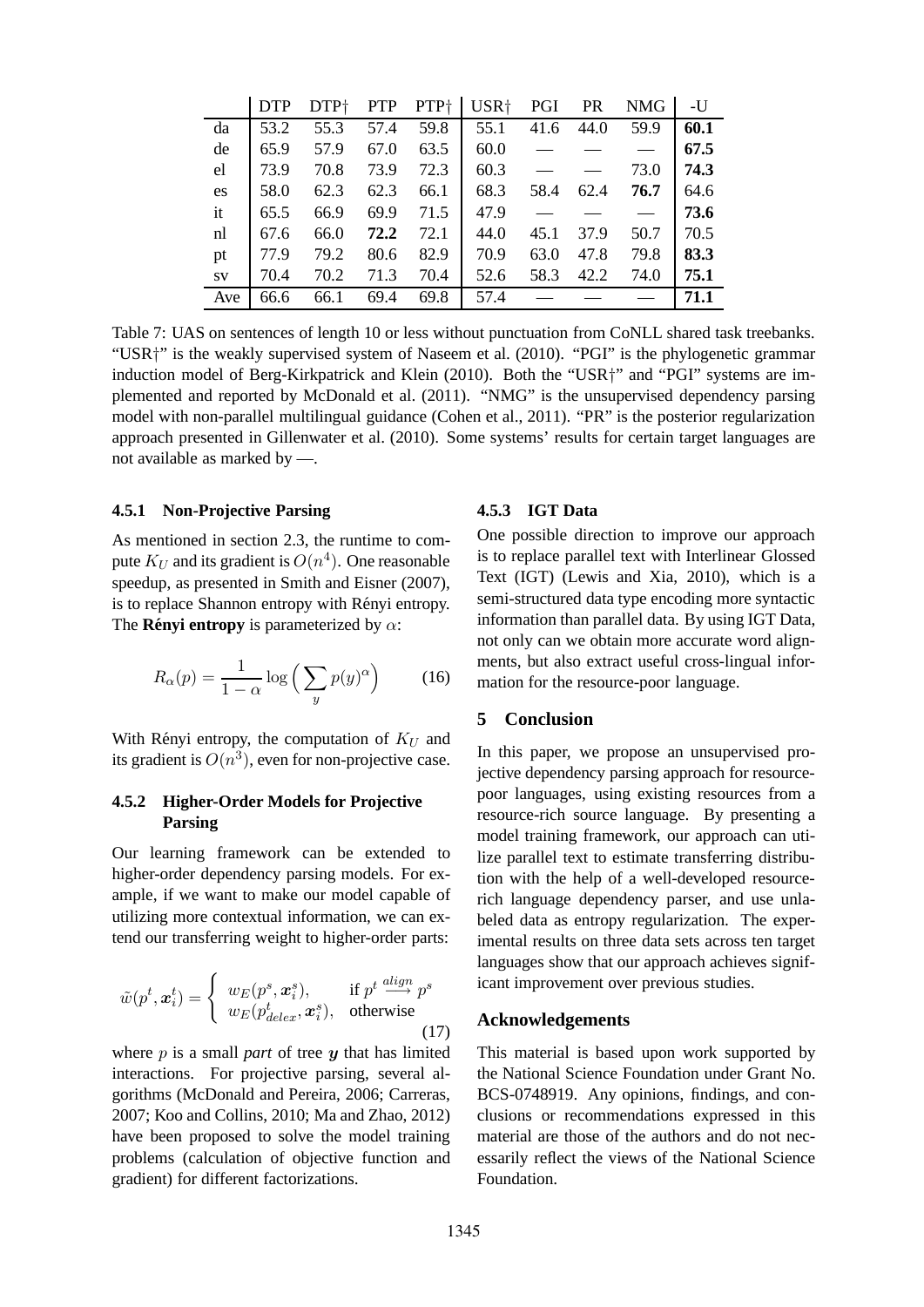#### **References**

- Steven Abney. 2004. Understanding the Yarowsky algorithm. *Computational Linguistics*, 30:2004.
- James K. Baker. 1979. Trainable grammars for speech recognition. In *Proceedings of 97th meeting of the Acoustical Society of America*, pages 547–550.
- Taylor Berg-Kirkpatrick and Dan Klein. 2010. Phylogenetic grammar induction. In *Proceedings of ACL-2010*, pages 1288–1297, Uppsala, Sweden, July.
- Phil Blunsom and Trevor Cohn. 2010. Unsupervised induction of tree substitution grammars for dependency parsing. In *Proceedings of EMNLP-2010*, pages 1204–1213, Cambridge, MA, October.
- Matthew Brand. 1998. Structure learning in conditional probability models via an entropic prior and parameter extinction. *Neural Computation*, 11(5):1155–1182.
- Sabine Buchholz and Erwin Marsi. 2006. CoNLL-X shared task on multilingual dependency parsing. In *Proceeding of CoNLL-2006*, pages 149–164, New York, NY.
- David Burkett and Dan Klein. 2008. Two languages are better than one (for syntactic parsing). In *Proceedings of EMNLP-2008*, pages 877–886, Honolulu, Hawaii, October.
- Xavier Carreras. 2007. Experiments with a higherorder projective dependency parser. In *Proceedings of the CoNLL Shared Task Session of EMNLP-CONLL*, pages 957–961.
- Glenn Carroll and Eugene Charniak. 1992. Two experiments on learning probabilistic dependency grammars from corpora. In *Proceedings of Working Notes of the Workshop Statistically-Based NLP Techniques*.
- Wenliang Chen, Jun'ichi Kazama, and Kentaro Torisawa. 2010. Bitext dependency parsing with bilingual subtree constraints. In *Proceedings of ACL-2010*, pages 21–29, Uppsala, Sweden, July.
- Shay Cohen and Noah A. Smith. 2009. Shared logistic normal distributions for soft parameter tying in unsupervised grammar induction. In *Proceedings of NAACL/HLT-2009*, pages 74–82, Boulder, Colorado, June.
- Shay B. Cohen, Dipanjan Das, and Noah A. Smith. 2011. Unsupervised structure prediction with nonparallel multilingual guidance. In *Proceedings of EMNLP-2011*, pages 50–61, Edinburgh, Scotland, UK., July.
- Dipanjan Das and Slav Petrov. 2011. Unsupervised part-of-speech tagging with bilingual graphbased projections. In *Proceedings of ACL/HLT-2011*, pages 600–609, Portland, Oregon, USA, June.
- Kuzman Ganchev, Jennifer Gillenwater, and Ben Taskar. 2009. Dependency grammar induction via bitext projection constraints. In *Proceedings of ACL/AFNLP-2009*, pages 369–377, Suntec, Singapore, August.
- Jennifer Gillenwater, Kuzman Ganchev, João Graça, Fernando Pereira, and Ben Taskar. 2010. Sparsity in dependency grammar induction. In *Proceedings of the ACL 2010 Conference Short Papers*, pages 194– 199, Uppsala, Sweden, July.
- Joao V. Graca, Lf Inesc-id, Kuzman Ganchev, and Ben Taskar. 2007. Expectation maximization and posterior constraints. In *Advances in NIPS*, pages 569– 576.
- Yves Grandvalet and Yoshua Bengio. 2004. Semisupervised learning by entropy minimization. In *Advances in Neural Information Processing Systems*.
- Liang Huang, Wenbin Jiang, and Qun Liu. 2009. Bilingually-constrained (monolingual) shift-reduce parsing. In *Proceedings of EMNLP-2009*, pages 1222–1231, Singapore, August.
- Rebecca Hwa, Philip Resnik, Amy Weinberg, Clara Cabezas, and Okan Kolak. 2005. Bootstrapping parsers via syntactic projection across parallel texts. *Natural Language Engineering*, 11:11–311.
- Feng Jiao, Shaojun Wang, Chi-Hoon Lee, Russell Greiner, and Dale Schuurmans. 2006. Semisupervised conditional random fields for improved sequence segmentation and labeling. In *Proceedings of COLING/ACL-2006*, pages 209–216, Sydney, Australia, July.
- Jason Katz-Brown, Slav Petrov, Ryan McDonald, Franz Och, David Talbot, Hiroshi Ichikawa, Masakazu Seno, and Hideto Kazawa. 2011. Training a parser for machine translation reordering. In *Proceedings of EMNLP-2011*, pages 183–192, Edinburgh, Scotland, UK., July.
- Dan Klein and Christopher Manning. 2004. Corpusbased induction of syntactic structure: Models of dependency and constituency. In *Proceedings of ACL-2004*, pages 478–485, Barcelona, Spain, July.
- Philipp Koehn. 2005. Europarl: A Parallel Corpus for Statistical Machine Translation. In *Conference Proceedings: the tenth Machine Translation Summit*, pages 79–86, Phuket, Thailand. AAMT, AAMT.
- Terry Koo and Michael Collins. 2010. Efficient thirdorder dependency parsers. In *Proceedings of ACL-2010*, pages 1–11, Uppsala, Sweden, July.
- Terry Koo, Amir Globerson, Xavier Carreras, and Michael Collins. 2007. Structured predicition models via the matrix-tree theorem. In *Proceedings of EMNLP-CONLL 2007*, pages 141–150, Prague, Czech, June.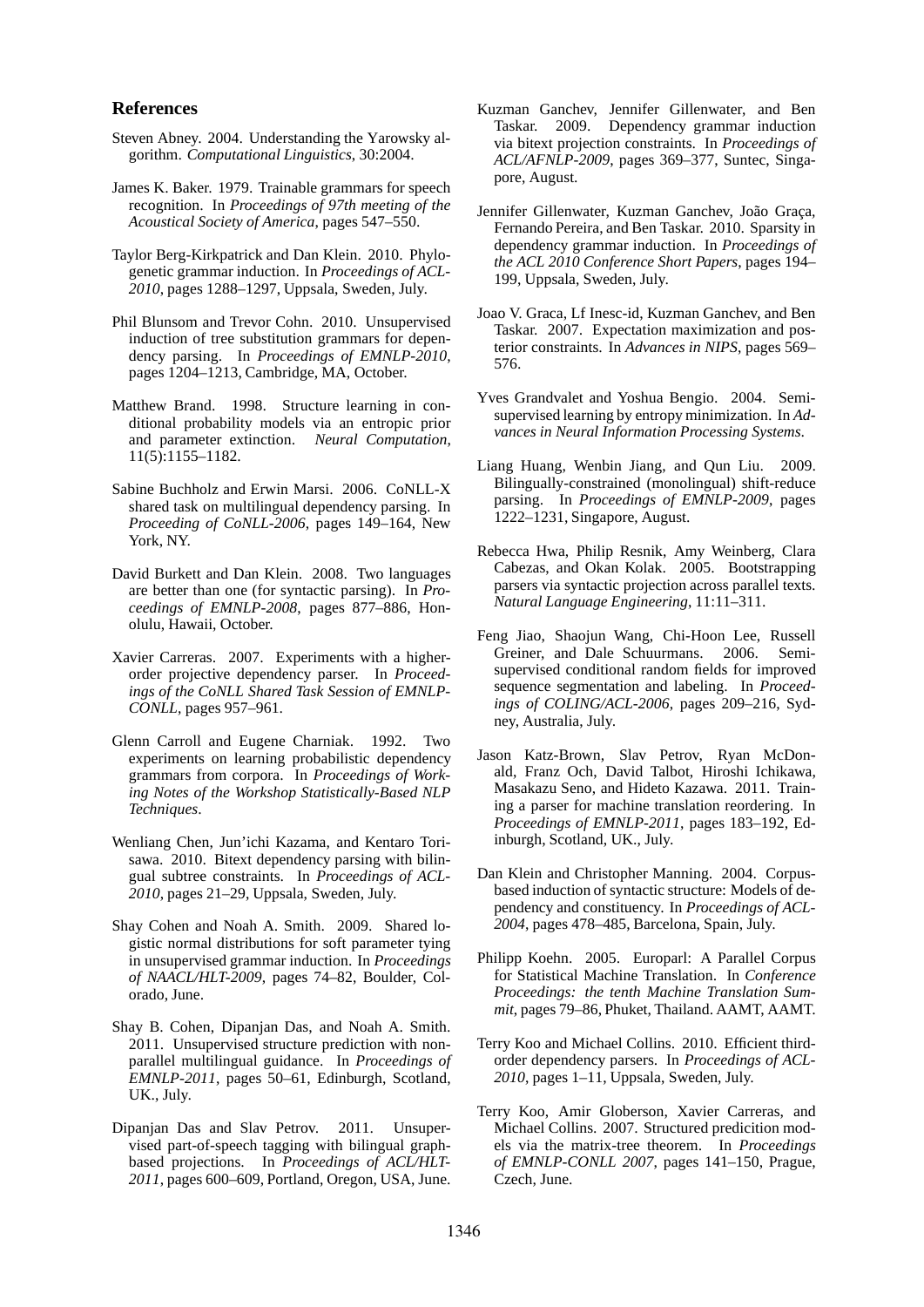- William D. Lewis and Fei Xia. 2010. Developing odin: A multilingual repository of annotated language data for hundreds of the world's languages. *LLC*, 25(3):303–319.
- Xuezhe Ma and Hai Zhao. 2012. Fourth-order dependency parsing. In *Proceedings of COLING 2012: Posters*, pages 785–796, Mumbai, India, December.
- Gideon S. Mann and Andrew McCallum. 2007. Efficient computation of entropy gradient for semisupervised conditional random fields. In *Proceedings of NAACL/HLT-2007*, pages 109–112, Stroudsburg, PA, USA.
- David Mareček and Milan Straka. 2013. Stopprobability estimates computed on a large corpus improve unsupervised dependency parsing. In *Proceedings of ACL-2013*, pages 281–290, Sofia, Bulgaria, August.
- Ryan McDonald and Fernando Pereira. 2006. Online learning of approximate dependency parsing algorithms. In *Proceedings of EACL-2006*, pages 81–88, Trento, Italy, April.
- Ryan McDonald, Koby Crammer, and Fernando Pereira. 2005a. Online large-margin training of dependency parsers. In *Proceedings of ACL-2005*, pages 91–98, Ann Arbor, Michigan, USA, June 25- 30.
- Ryan McDonald, Fernando Pereira, Kiril Ribarov, and Jan Hajic. 2005b. Non-projective dependency parsing using spanning tree algorithms. In *Proceedings of HLT/EMNLP-2005*, pages 523–530, Vancouver, Canada, October.
- Ryan McDonald, Slav Petrov, and Keith Hall. 2011. Multi-source transfer of delexicalized dependency parsers. In *Proceedings of EMNLP-2011*, pages 62– 72, Edinburgh, Scotland, UK., July.
- Ryan McDonald, Joakim Nivre, Yvonne Quirmbach-Brundage, Yoav Goldberg, Dipanjan Das, Kuzman Ganchev, Keith Hall, Slav Petrov, Hao Zhang, Oscar Täckström, Claudia Bedini, Núria Bertomeu Castelló, and Jungmee Lee. 2013. Universal dependency annotation for multilingual parsing. In *Proceedings of ACL-2013*, pages 92–97, Sofia, Bulgaria, August.
- Tahira Naseem, Harr Chen, Regina Barzilay, and Mark Johnson. 2010. Using universal linguistic knowledge to guide grammar induction. In *Proceedings of EMNLP-2010*, pages 1234–1244, Cambridge, MA, October.
- Stephen G. Nash and Jorge Nocedal. 1991. A numerical study of the limited memory bfgs method and truncated-newton method for large scale optimization. *SIAM Journal on Optimization*, 1(2):358–372.
- Truc-Vien T. Nguyen, Alessandro Moschitti, and Giuseppe Riccardi. 2009. Convolution kernels on constituent, dependency and sequential structures

for relation extraction. In *Proceedings of EMNLP-2009*, pages 1378–1387, Singapore, August.

- Joakim Nivre and Mario Scholz. 2004. Deterministic dependency parsing of English text. In *Proceedings of COLING-2004*, pages 64–70, Geneva, Switzerland, August 23-27.
- Joakim Nivre, Johan Hall, Sandra Kübler, Ryan Mcdonald, Jens Nilsson, Sebastian Riedel, and Deniz Yuret. 2007. The conll 2007 shared task on dependency parsing. In *Proceeding of EMNLP-CoNLL 2007*, pages 915–932, Prague, Czech.
- Joakim Nivre. 2008. Algorithms for deterministic incremental dependency parsing. *Comput. Linguist.*, 34(4):513–553, December.
- Mark A. Paskin. 2001. Cubic-time parsing and learning algorithms for grammatical bigram models. Technical Report, UCB/CSD-01-1148.
- Slav Petrov, Dipanjan Das, and Ryan T. McDonald. 2011. A universal part-of-speech tagset. *CoRR*, abs/1104.2086.
- Yusuke Shinyama, Satoshi Sekine, and Kiyoshi Sudo. 2002. Automatic paraphrase acquisition from news articles. In *Proceeding of HLT-2002*, pages 313– 318.
- Noah A. Smith and Jason Eisner. 2005. Contrastive estimation: Training log-linear models on unlabeled data. In *Proceedings of ACL-2005*, pages 354–362, Ann Arbor, Michigan, June.
- David A. Smith and Jason Eisner. 2007. Bootstrapping feature-rich dependency parsers with entropic priors. In *Proceedings of EMNLP/CoNLL-2007*, pages 667–677, Prague, Czech Republic, June.
- David A. Smith and Noah A. Smith. 2004. Bilingual parsing with factored estimation: Using English to parse Korean. In *Proceedings of EMNLP-2004*, pages 49–56.
- David A. Smith and Noah A. Smith. 2007. Probabilistic models of nonporjective dependency trees. In *Proceedings of EMNLP-CONLL 2007*, pages 132– 140, Prague, Czech, June.
- Valentin I. Spitkovsky, Hiyan Alshawi, and Daniel Jurafsky. 2010. From baby steps to leapfrog: How "less is more" in unsupervised dependency parsing. In *Proceedings of NAACL/HLT-2010*, pages 751– 759, Los Angeles, California, June.
- Valentin I. Spitkovsky, Hiyan Alshawi, and Daniel Jurafsky. 2013. Breaking out of local optima with count transforms and model recombination: A study in grammar induction. In *Proceedings of EMNLP-2013*, pages 1983–1995, Seattle, Washington, USA, October.